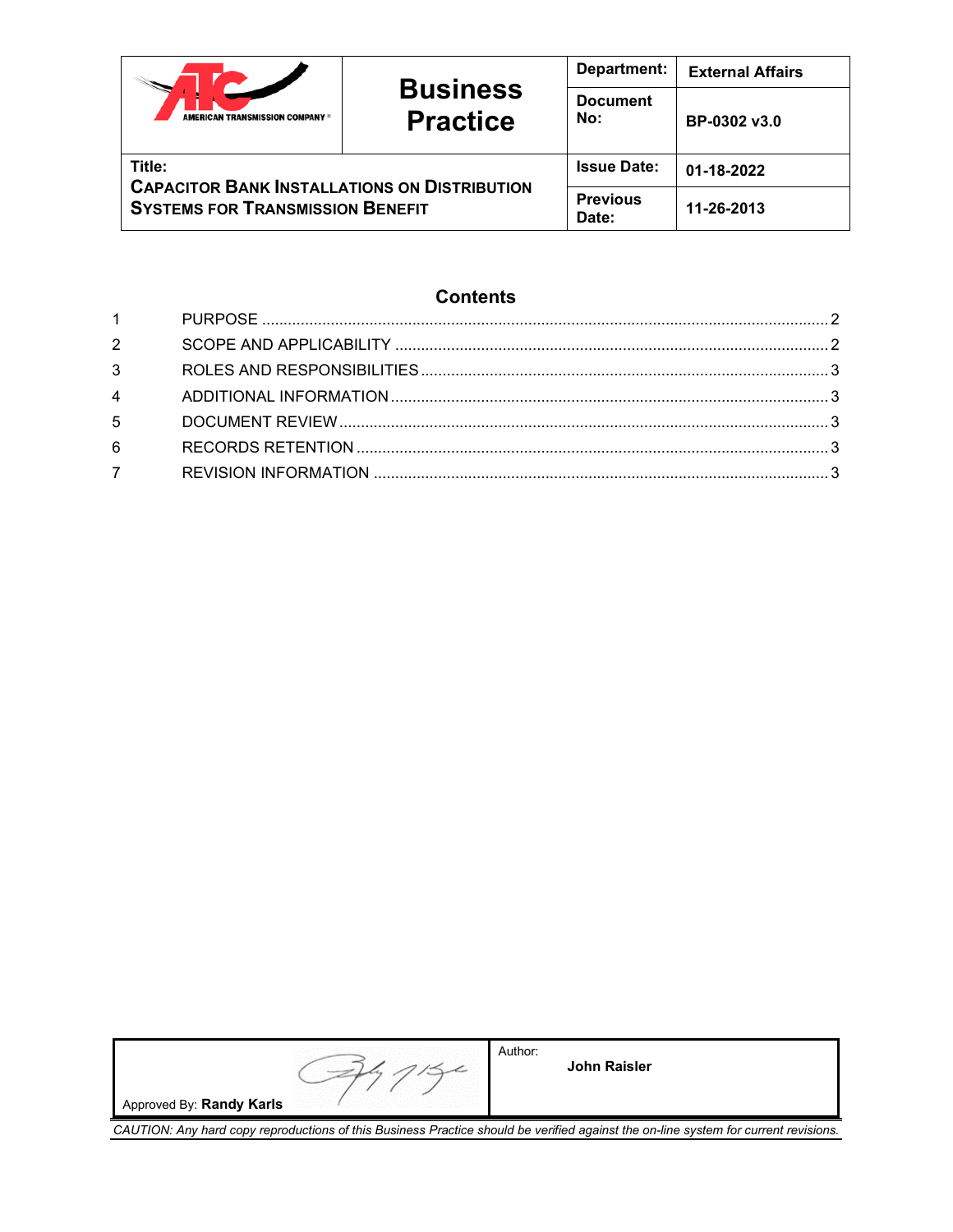## <span id="page-1-0"></span>**1 PURPOSE**

The purpose of this business practice is to define how ATC treats the installation, utilization or purchase of transmission benefit capacitor banks on the distribution system and the allocation of costs associated with these installations.

## <span id="page-1-1"></span>**2 SCOPE AND APPLICABILITY**

As a result of annual Planning reviews, ATC may periodically identify a need to install, or utilize distribution capacitor banks at various locations to provide appropriate transmission system voltage support. Capacitor banks can typically be installed on the distribution system more economically than on the transmission system while providing greater overall voltage support. As a result, ATC may request a local distribution company (LDC) to install capacitor banks on interconnected distribution systems when cost savings may be achieved in order to minimize costs to its transmission customers. The need for voltage support may arise unexpectedly due to changes in system conditions or customer loads. The initiation of this type of installation is a direct result of Planning identifying the need and working together with the LDC via the Best Value Planning process to determine the proper solution to the voltage support issue.

The use of such capacitor bank installations are only done under the terms of an agreement with the affected LDC. Depending on the circumstances of each individual situation, ATC has a number of options to deploy distribution capacitor banks for transmission system support.

For the installation of new distribution capacitor banks ATC may:

- lease the capacitors from the affected LDC (Note this option is not a preferred option given the added administrative costs of managing a multi-year lease agreement), or
- Treat the capacitors and the initial installation costs as a Contribution In Aid of Construction (CIAC) payment by ATC to the affected LDC.
	- o ATC capitalizes its investment as an intangible asset.
	- o The asset is booked by the affected LDC at zero book value.

For existing LDC capacitor bank installations either at a LDC substation or on a distribution line, the LDC may have decided to no longer use their distribution connected capacitor banks. As part of the LDC review, it is requested that the LDC's contact ATC to determine if ATC would have a transmission system need for the distribution connected capacitor banks prior to their removal.

- If ATC determines there is a transmission system need for the distribution capacitor banks, then ATC will work with the LDC to develop a capacitor bank utilization agreement for those capacitor banks.
- If ATC determines there is not a transmission system need for the distribution capacitor banks, then it is up to the LDC to de-commission the distribution capacitor banks consistent with the LDC's work practices.

It is unlikely that ATC would outright purchase any LDC-owned distribution connected capacitor banks as the Affiliated Interest (if appropriate) or tax consequences associated with that action needs to be fully explored prior to that decision.

In the event that ATC and an LDC have established an existing arrangement to utilize distribution capacitor banks and the term of that agreement is about to expire, ATC will review the circumstances and notify the LDC if ATC is willing to extend the agreement term.

This business practice is not intended to alter the responsibility for serving reactive power load and providing for those losses. ATC maintains responsibility for transmission reactive power losses, while the local distribution company maintains responsibility for its distribution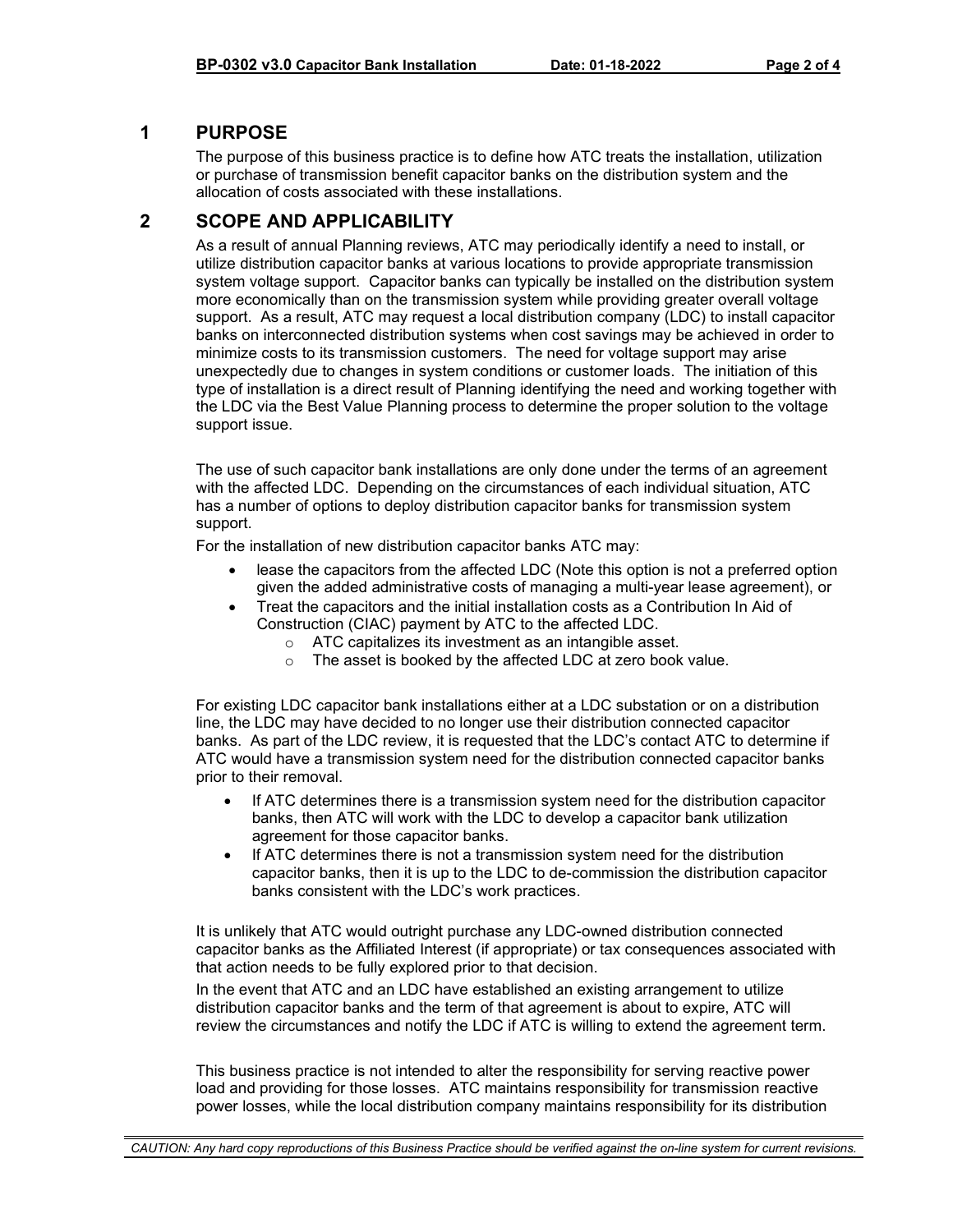reactive power losses and its distribution customer reactive power load. This business practice is not intended to provide any reactive power cross-subsidization between distribution and transmission. ATC planning departments work with the local distribution companies on the technical evaluation of voltage support needs and preferred solutions.

Consistent with the Load Interconnection Guide[1](#page-2-5), ATC together with its customers have determined that the LDCs will provide up to a 95% power factor at the distribution substation interconnection point. Should ATC determine that a higher power factor is required at the interconnection point, ATC has agreed to fund the additional reactive compensation equipment costs over the 95% power factor level.

## <span id="page-2-0"></span>**3 ROLES AND RESPONSIBILITIES**

Through its planning process, ATC may determine that the installation or utilization of capacitor banks on the distribution system represents the most effective and economical solution to transmission voltage support needs. Through its collaborative ongoing planning relationship with distribution companies in arriving at appropriate planning solutions, ATC transmission planning works with the LDC on the technical evaluation of these possible installations. If the appropriate installation point for reactive support equipment on the interconnected distribution-transmission system is identified as a location on the distribution system, ATC needs to have the flexibility to pursue that location for the benefit of all customers. This business practice provides the mechanisms to achieve that flexibility. ATC departments that may be involved with the decision to utilized distribution connected capacitor banks may include: Planning, Operations, Customer Relations and Interconnection Services, Accounting and Legal. The LDC may include their Planning, Operations and Substation Maintenance groups in these discussions.

#### <span id="page-2-1"></span>**4 ADDITIONAL INFORMATION**

This business practice requires the development of additional documents to facilitate the referenced agreements with the LDC's. ATC provides the appropriate agreements for each instance. ATC Operations, Interconnection Services and Planning provide, where necessary, any appropriate operating/switching guides for each installation consistent with the needs and concerns of the LDC and ATC.

### <span id="page-2-2"></span>**5 DOCUMENT REVIEW**

This business practice will be reviewed and revised as necessary no less than every five years.

#### <span id="page-2-3"></span>**6 RECORDS RETENTION**

ATC retains the study data and associated study results. Each company retains any agreement associated with this business practice and information regarding compensation to either company.

Documents are maintained per the Records Retention Schedule.

ATC's Archive Center SharePoint Site

Enterprise Information Management Policy

### <span id="page-2-5"></span><span id="page-2-4"></span>**7 REVISION INFORMATION**

| <b>Version</b> | <b>Author</b> | <b>Date</b>      | <b>Section</b> | <b>Description</b> |
|----------------|---------------|------------------|----------------|--------------------|
| l 0.0          | Walter Woefle | 05-13-2003   All |                | Original           |

<sup>1</sup> See ATC's website page "Connecting To the Grid" for the latest version of the Load Interconnection Guide - https://www.atcllc.com/customer-relations/connecting-to-the-grid/.